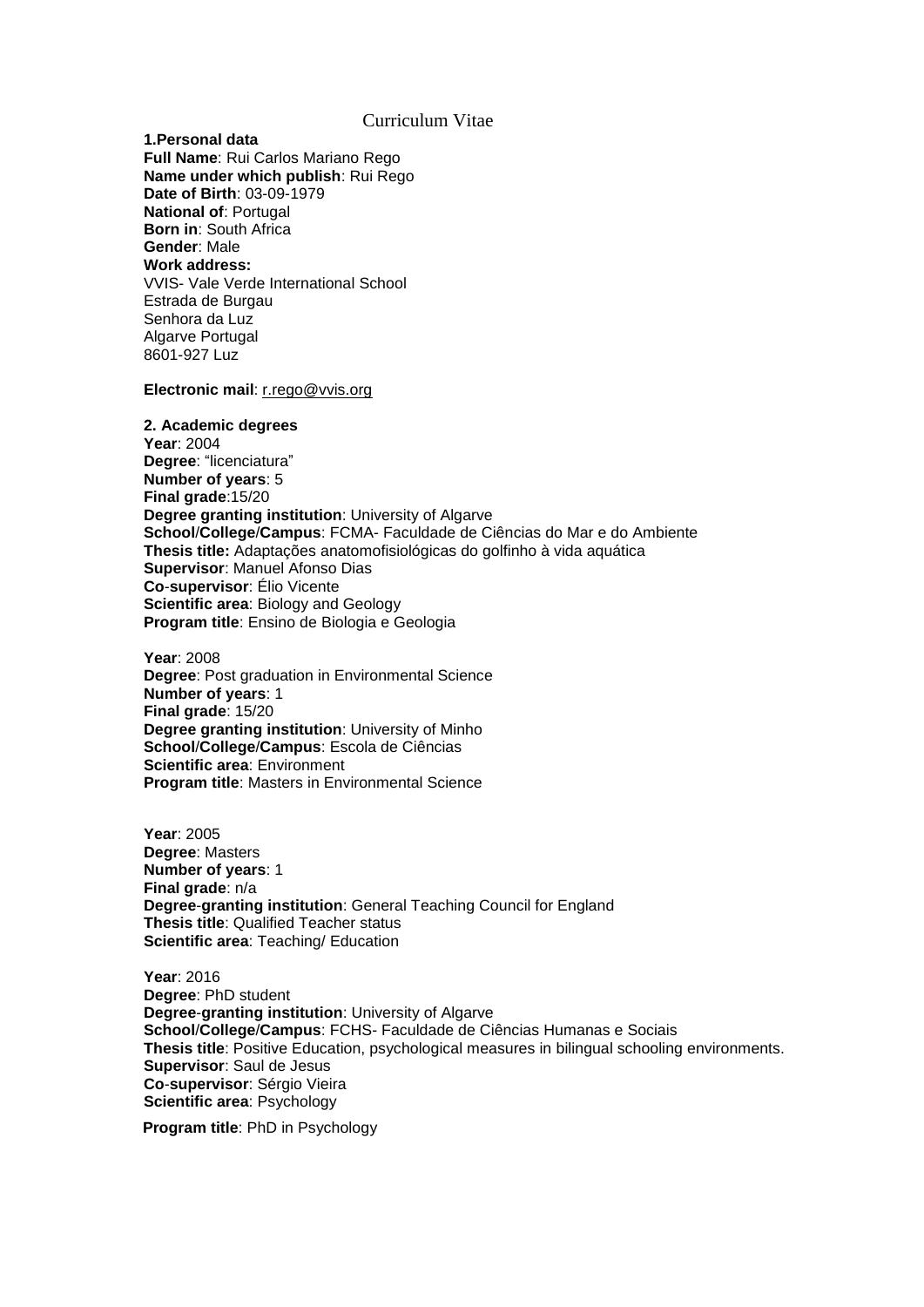## **3. Previous activity and current status**

01-9-2004 to 01-9-2012 Teacher in private and public schools in Portugal and England.

Currently, teach at the VVIS international school Lagos- Algarve. Teaching the subjects of Biology, Geography and Chemistry.

## **4. Area of scientific activity**

Positive Education, Character Strengths and Adolescent Wellbeing (EPOCH model) measures in bilingual schooling environments.

## **5. Present research interest**

**Domain of specialization:** Positive Psychology

**Current research interests:** Positive Education

**Other professional interests/activities:** Wellbeing, Character Strengths, and Virtues.

## **6. Experience as Scientific advisor**

None

#### **7. Participation in R&D projects**

-Research with dolphins at Zoomarine "Programa de acompanhamento pré e pós-parto de fêmeas de golfinho-roaz (*Tursiops truncatus)*." Protocol between the University of Algarve and Zoomarine.

#### **8. Prizes and awards received**

-The Ministry of Education and Science distinguished me with the 2nd place in the Ilídio Pinho 2010/2011 competition with the "Poça, Pocinha Poceirão" project. A prize of €13500 for the purchase of scientific equipment for the "José Saramago Agrupamento" of schools.

- Scientific exchange with Nowy Targ in Poland. As part of the Etwinning program, I was invited by the Parish Council of Mira-Sintra (Portugal) to join a group of professionals to visit Poland and represent various professions in the country. I represented the professions of a high school teacher and of a biologist. Then a Polish delegation visited Portugal and I participated in its integration.

- At the II International Congress On Interdisciplinarity in Social and Human Sciences, the

Paper "The Alcalar study: a Quality of Life comparative study on institutionalized elderly.", was elected as being one of the 8 best works in that meeting. As a consequence, it was republished in their magazine.

# **9. Published works**

#### **Posters**

- "Evolução das Baleias." Poster presented in the Biology Students encounter at the University of Algarve 2003. Author: Rego, R.
- "Fábulas no ensino das Ciências da Natureza do 5º ano." Poster presented in the II Science Education Congress in 2009. Author: Rego, R.
- "Ensino teórico, demonstrativo ou prático das Ciências: Comparação de 4 modelos de ensino das Ciências." Poster presented in the II Congress of Management and Environmental Conservation in Castro Daire. Authores: Rego, R.; Santos, P.